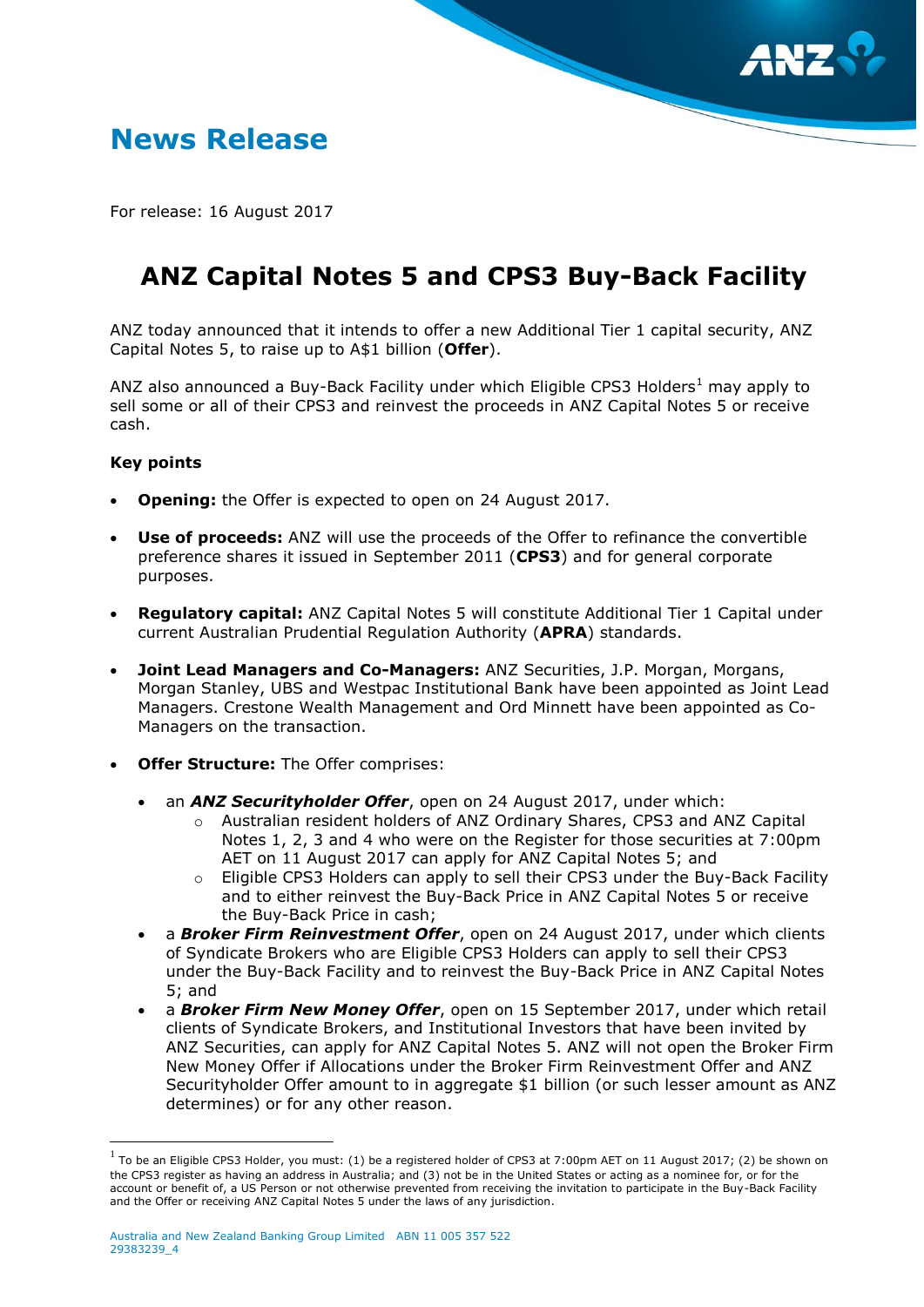- **Pro rata dividend:** CPS3 Holders will receive a dividend on the scheduled CPS3 dividend payment date on 1 September 2017 plus a Pro Rata Dividend on their CPS3 on the Buy-Back Settlement Date (expected to be 28 September 2017), subject to certain conditions (including ANZ resolving to pay each dividend).
- **Closing Dates:** The closing date for the ANZ Securityholder Offer and for the Broker Firm Reinvestment Offer is scheduled to be at 5:00pm AET on 13 September 2017. Should it proceed, the Broker Firm New Money Offer is scheduled to close at 10:00am AET on 27 September 2017.

## **Further information about the CPS3 Buy-Back Facility**

A key element of the ANZ Capital Notes 5 offer is the Buy-Back Facility that will enable ANZ to refinance CPS3. Participation in the Buy-Back Facility by Eligible CPS3 Holders is optional.

- **Buy-Back Facility:** Eligible CPS3 Holders may elect for some or all of their CPS3 to be bought back early for \$100 each on 26 September 2017 (or, in the event that there is a higher market price available on that day for Participating CPS3, that higher market price)<sup>2</sup>, and to have the buy-back proceeds either paid to them in cash or applied to the application payment for ANZ Capital Notes 5 on 28 September 2017.
- **Additional ANZ Capital Notes 5:** Eligible CPS3 Holders will also have the opportunity to apply for additional ANZ Capital Notes 5 under the ANZ Securityholder Offer or the Broker Firm New Money Offer, should it proceed.
- **Remaining CPS3:** As at the date of this release, ANZ has not made any decision how it will deal with the CPS3 which are not bought-back under the Buy-Back Facility. The Prospectus includes more information on the factors ANZ may take into account when determining how it will deal with CPS3 not bought-back under the Buy-Back Facility.
- **Amendment of CPS3 terms:** To facilitate the Buy-Back Facility, ANZ has made certain amendments to the CPS3 terms. The amended CPS3 terms were lodged with the ASX today and are also available on the ANZ website at http://shareholder.anz.com/pages/convertible-preference-shares.

#### **ANZ Capital Notes 5 and further information**

The ANZ Capital Notes 5 Prospectus, attached to this release (**Prospectus**), has been lodged with ASIC and is available within Australia at capitalnotes5.anz.com or by calling the ANZ Information Line. A replacement Prospectus, containing the Margin, will be made available on the ASX and at capitalnotes5.anz.com when the Offer opens.

Investors who wish to apply for ANZ Capital Notes 5 should read the Prospectus in its entirety and seek professional guidance which takes into account their particular investment objectives, financial situation and needs from a professional advisor who is licensed by ASIC to give such advice.

Applications may only be made during the Offer Period by either completing an online application via capitalnotes5.anz.com quoting your SRN/HIN and pay using BPay<sup>®</sup>, or completing a paper application form and returning it, along with payment (by cheque or money order), to the Registry. During the Offer Period, paper copies of the replacement

 $\overline{a}$ 

 $^2$  If any Participating CPS3 are sold for more than \$100, any amount in excess of \$100 will be allocated among participating CPS3 holders in proportion to the number of CPS3 sold on their behalf. This excess (if any) will be paid to the CPS3 holders in the same way in which distributions on CPS3 have previously been paid to those holders.

<sup>®</sup>Registered to BPAY Pty Ltd ABN 69 079 137 518.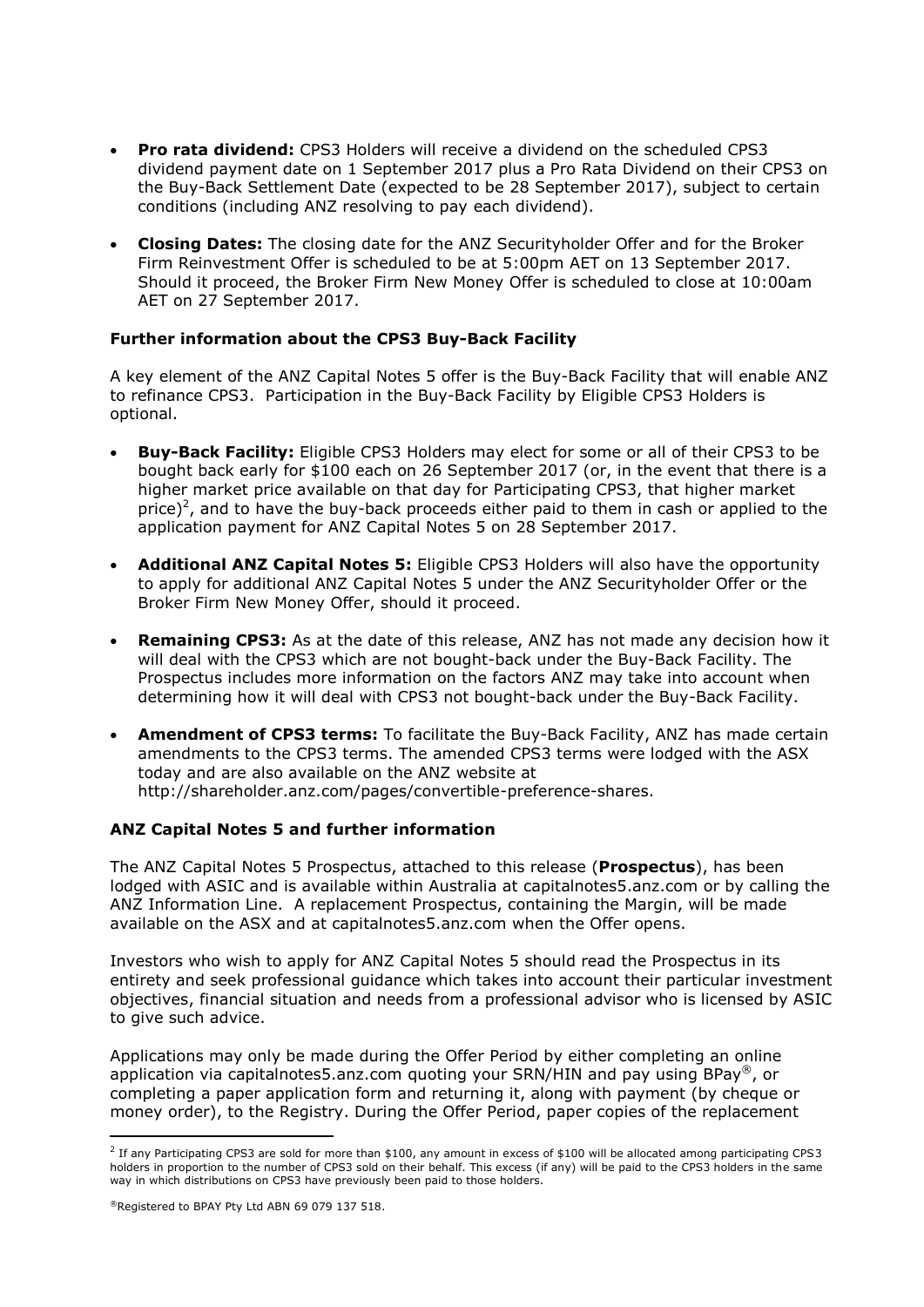Prospectus and personalised Application Forms can be obtained free of charge by calling the ANZ Information Line on the number detailed below.

## **Key features of ANZ Capital Notes 5**

- ANZ Capital Notes 5 are notes issued by ANZ.
- Distributions on ANZ Capital Notes 5 are based on a floating rate and are noncumulative. Distributions are scheduled to be paid quarterly in arrears, subject to a Payment Condition not existing and ANZ exercising its discretion to pay.
- The Distribution Rate will be calculated as the sum of the 90 day BBSW rate plus the Margin, together multiplied by  $(1 -$  the Australian corporate tax rate, which is currently 30%). The Distributions are expected to be fully or substantially franked. If a Distrubtion is not fully franked, ANZ will pay an additional amount in cash to compensate holders.
- The Margin will be determined under the Broker Firm Reinvestment Offer Bookbuild scheduled for 23 August 2017 and is expected to be in the range of 3.80% to 4.00%.
- On 20 March 2025, ANZ has the right to Convert, Redeem or Resell ANZ Capital Notes 5, subject to certain conditions including APRA's prior written approval.
- ANZ Capital Notes 5 will Convert into a variable number of ANZ Ordinary Shares on 20 March 2027 (subject to certain conditions being satisfied), unless they are Converted, Redeemed or Resold earlier.
- Where a Trigger Event occurs (which includes where ANZ encounters severe financial difficulty), the Notes are subject to Conversion into Ordinary Shares or Write Off, in each case Holders are likely to suffer loss.
- ANZ must convert all ANZ Capital Notes 5 if a Change of Control Event occurs and may Convert, Redeem or Resell all or some ANZ Capital Notes 5 if a Tax Event or Regulatory Event occurs, in each case subject to certain conditions.

Capitalised terms in this release have the meaning given to them in the Prospectus.

#### **For investor enquiries about ANZ Capital Notes 5 please refer to:**

- **capitalnotes5.anz.com; or**
- **call the ANZ Information Line on 1800 113 399 (Australia) or +61 3 9415 4010 (international) Monday to Friday 8.30am – 5.30pm AET.**

For media enquiries only contact:

Stephen Ries, +61-409-655 551

**NOT FOR RELEASE, PUBLICATION OR DISTRIBUTION IN WHOLE OR IN PART IN OR INTO THE U.S. This statement does not constitute an offer of any securities for sale. The securities offered will not be registered under the U.S. Securities Act of 1933 and may not be offered or sold in the United States absent registration or an applicable exemption from the registration requirements.**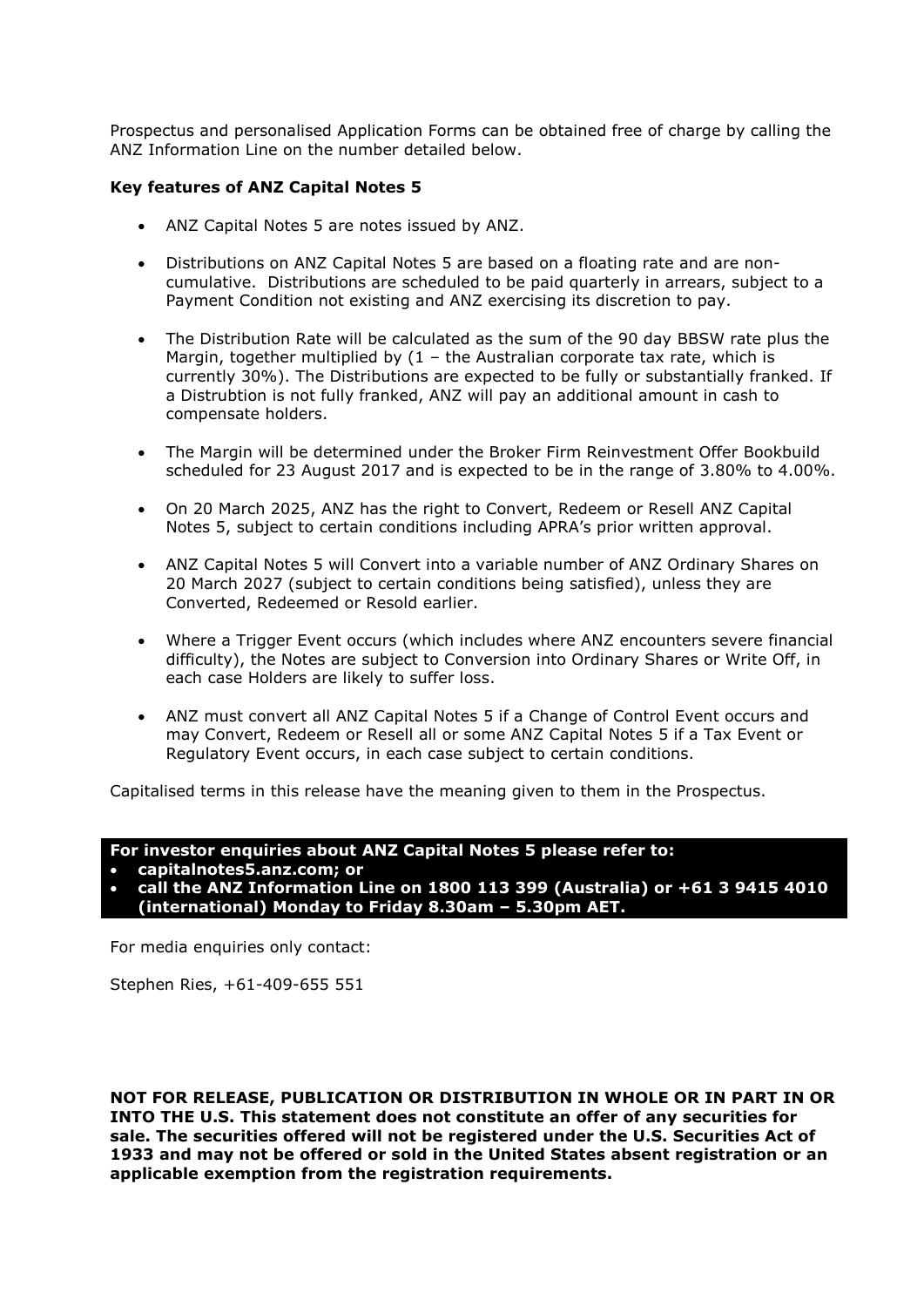| Key dates for the ANZ Capital Notes 5 Offer                                                                                                                    |                                                         |
|----------------------------------------------------------------------------------------------------------------------------------------------------------------|---------------------------------------------------------|
| Lodgement of the Prospectus with ASIC                                                                                                                          | 16 August 2017                                          |
| Broker Firm Reinvestment Offer Bookbuild to determine the<br>Margin                                                                                            | 23 August 2017                                          |
| Lodgement of the replacement Prospectus with ASIC and<br>announcement of the Margin                                                                            | 24 August 2017                                          |
| Opening Date for ANZ Securityholder Offer and Broker Firm<br>Reinvestment Offer                                                                                | 24 August 2017                                          |
| Closing Date for ANZ Securityholder Offer and Broker Firm<br>Reinvestment Offer                                                                                | 5.00pm AET on 13<br>September 2017                      |
| Announcement of whether or not the Broker Firm New Money<br>Offer will proceed                                                                                 | 15 September 2017                                       |
| Opening Date for Broker Firm New Money Offer (should it<br>proceed)                                                                                            | 15 September 2017                                       |
| Bookbuild for Broker Firm New Money Offer (should it<br>proceed)                                                                                               | 20 September 2017                                       |
| Closing Date for Broker Firm New Money Offer (should it<br>proceed)                                                                                            | 10.00am AET on 27<br>September 2017                     |
| <b>Issue Date</b>                                                                                                                                              | 28 September 2017                                       |
| ANZ Capital Notes 5 commence trading on ASX (deferred<br>settlement basis)                                                                                     | 29 September 2017                                       |
| Confirmation Statements despatched by                                                                                                                          | 5 October 2017                                          |
| ANZ Capital Notes 5 commence trading on ASX (normal<br>settlement basis)                                                                                       | 6 October 2017                                          |
| First quarterly Distribution Payment Date                                                                                                                      | 20 December 2017                                        |
| Optional Exchange Date                                                                                                                                         | 20 March 2025                                           |
| Mandatory Conversion Date                                                                                                                                      | 20 March 2027                                           |
| Key dates for the CPS3 Buy-Back Facility                                                                                                                       |                                                         |
| Record date for determining Eligible CPS3 Holders for Buy-<br>Back Facility (relevant CPS3 must also be held on the Closing<br>Date for the Buy-Back Facility) | 7:00 <sub>pm</sub><br>11<br>AET<br>on<br>August 2017    |
| Record date for scheduled half yearly dividend for CPS3                                                                                                        | 17 August 2017                                          |
| Opening Date for the Buy-Back Facility                                                                                                                         | 24 August 2017                                          |
| Scheduled half yearly dividend payment date for CPS3                                                                                                           | 1 September 2017                                        |
| Closing Date for the Buy-Back Facility                                                                                                                         | 5:00 <sub>pm</sub><br>13<br>AET<br>on<br>September 2017 |
| Expected record date for the Pro Rata Dividend                                                                                                                 | 20 September 2017                                       |
| Buy-Back Date                                                                                                                                                  | 26 September 2017                                       |
| Payment date for Pro Rata Dividend on CPS3                                                                                                                     | 28 September 2017                                       |
| Buy-Back Settlement Date and payment of the Buy-Back<br>Price or reinvestment of the Buy-Back Price into ANZ Capital<br>Notes 5                                | 28 September 2017                                       |